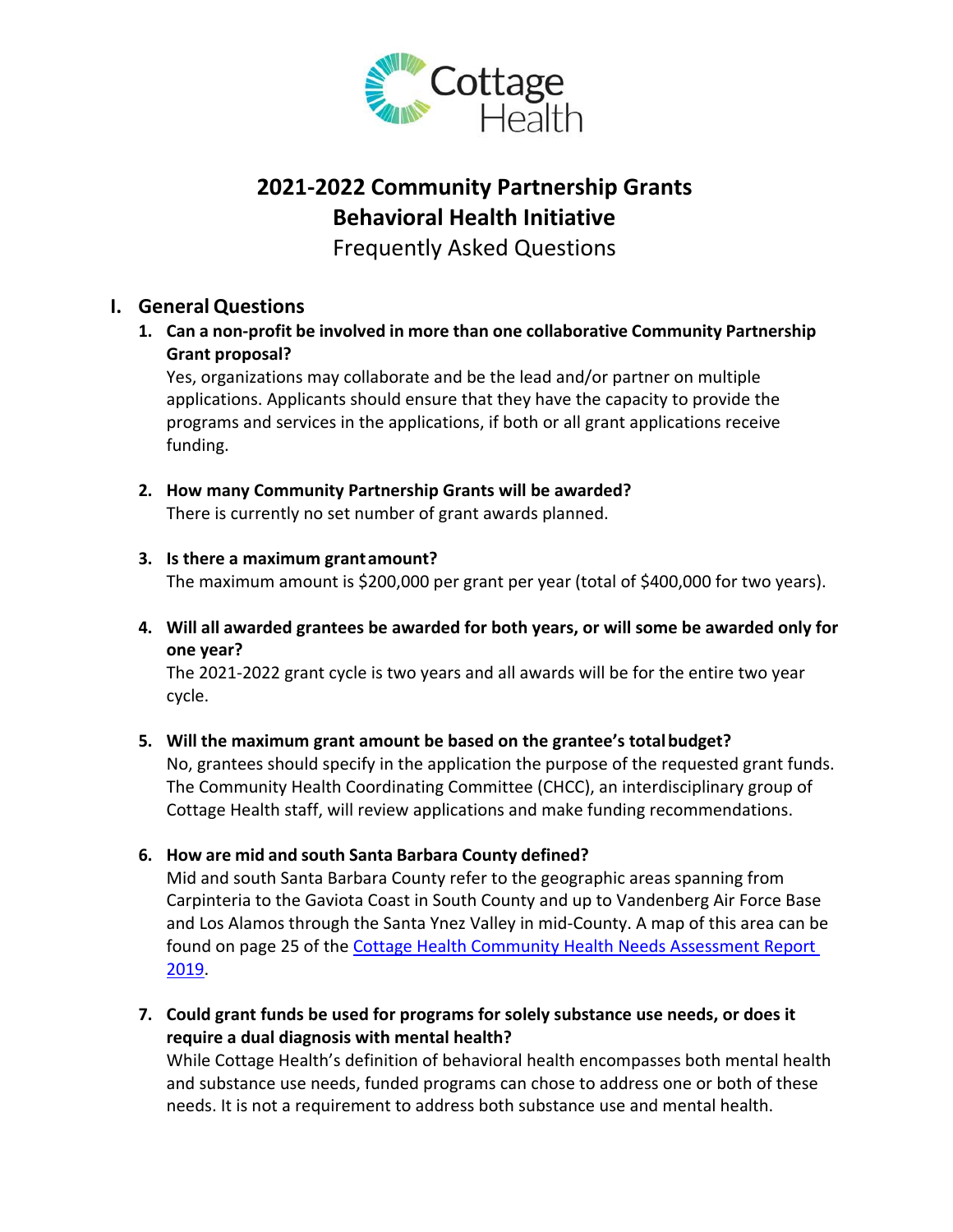

### **II. Program Planning**

#### **6. Will application technical assistance include program planning?**

Application technical assistance can include answering questions about the application and supporting organizations in thinking through program evaluation. Technical assistance will not include program planning.

### **7. How do you define evidence‐based?**

Evidence-based means that sufficient literature exists around the program that shows impact on the individuals served. Applications should perform a brief literature review that supports the proposed program and highlight sources in the application. Evidenceinformed programs will also be considered, as these programs may be contributing to the evidence-base. Evidence-informed can be defined as building evidence for the program or approach. By design, programs should be based on established evidence.

- **8. Does the new focus on children and youth also include perinatal mental health?** For the purpose of this grant, children and youth are defined as ages  $0 - 24$  years old. This definition incudes perinatal focused programs.
- **9. Can proposed programs focus on a particular age range, or do we need to address the full age range of 0-24 years old?**

Yes, applicants can focus on any age range within the 0 -24 age range.

- **10. Would youth in the criminal justice system be considered a marginalized community, as defined in the grants health equity component of the framework?**  Yes, youth in the criminal justice system are often disproportionally impacted by behavioral health needs and often represent a subset of larger marginalized communities.
- **11. Are the examples in the RFP of access, policy and systems change, and prevention efforts considered separate projects, or are they part of the same funded project?**  These example are of one funded project using all three strategies. Applicants must clearly describe their plans within these three strategy areas.

## **III. Collaborations**

**12. Are you looking for collaboration when selecting grantees?**

Yes, demonstration of collaborations is a requirement. Memorandums of Understanding (MOU) must be submitted with the application. If you have questions regarding what constitutes a collaboration or partner, please contact Ama Atiedu at [aatiedu@sbch.org.](mailto:aatiedu@sbch.org) You must partner with two or more organizations.

**13. If an organization does not have an existing behavioral health program, canthe organization still apply for the grant?**

Yes, organizations with no existing behavioral health program can partner with another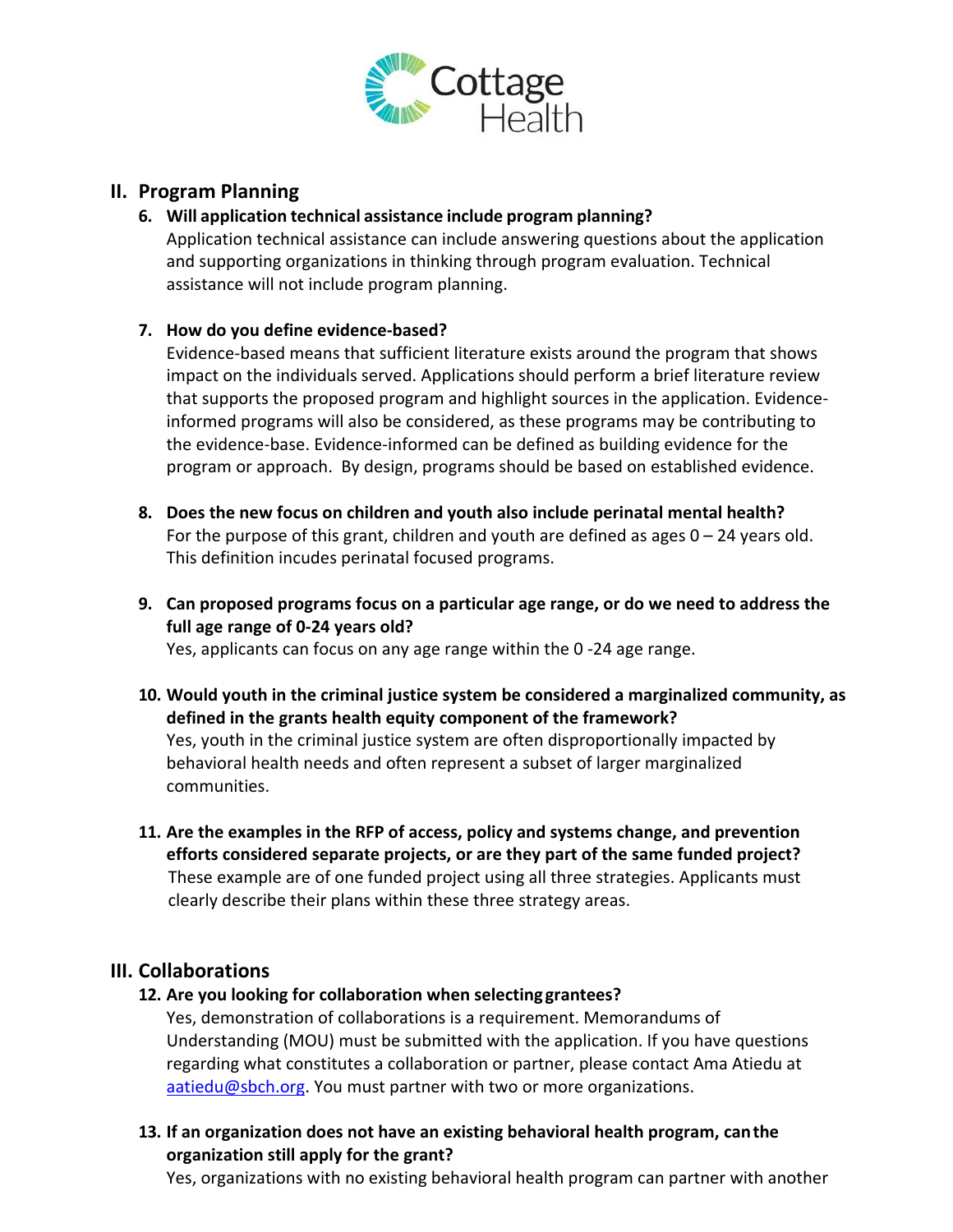

organization's existing program. Either organization can be the lead on the grant application.

#### **14. Do organizations need to submit formal MOUdocuments?**

Yes, organizations must submit MOU documents with the application.

#### **15. Is there a template that should be used for theMOU?**

No, there is no required template. Organizations can use their preferred formats. The MOU should be a formal document outlining the partnership. Background information on the length and/or history of the current or proposed partnership(s) is also helpful in the grant application.

- **16. Can grantees partner with organizations based outside of Santa Barbara County?**  Yes, organizations can partner with regional and national experts, yet the programs must serve the population in mid and south Santa Barbara County.
- **17. Are collaborations supposed to be within the same sector, or can organizations collaborate across sectors?**

Organizations can structure their collaborations to be within the same sector or span across different sectors. Ideally, at least two sectors would be represented by the collaborating organizations.

#### **IV. Budget**

#### **18. Is the indirect rate for a program or an organization? What may be included in an indirect rate?**

Indirect costs are allowed, but must not exceed 10% of the project budget. Indirect rates may support the organization. Examples of line items often found as part of an indirect rate include administrative, personnel, and facility expenses.

#### **19. Is there a template that should be used for thebudget?**

No, there is no required template. Organizations can use their preferred formats for the program and agency budgets.

#### **20. Do you need a two-year program and agency budget?**

Yes. We are asking you to forecast out for 2-years. Please provide one program budget for each partner and an agency budget only for the lead.

#### **21. Are matching funds required beyond the \$400k in potential funding?**

We do not have any requirement for matching funds, but it is looked upon favorably.